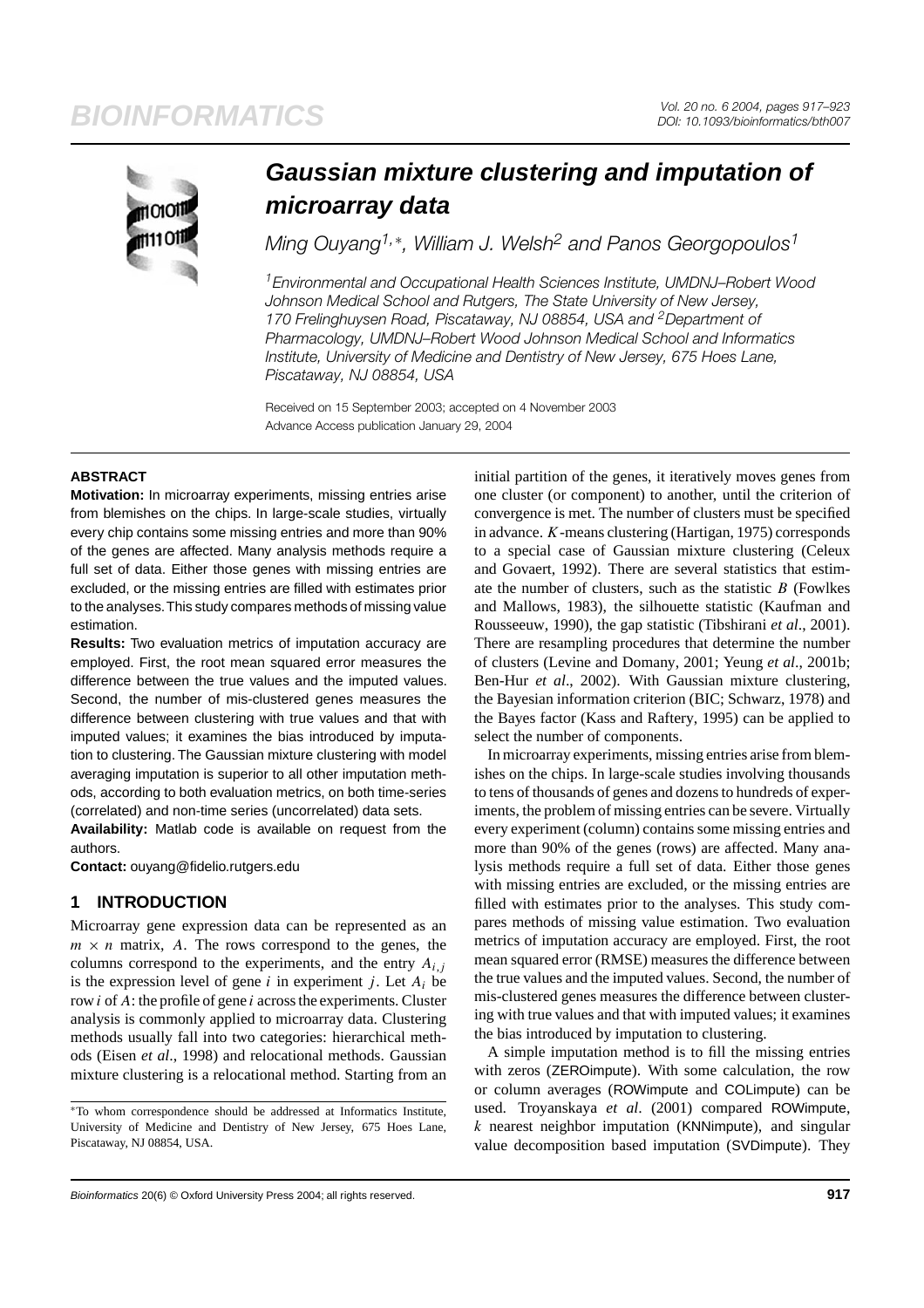found that KNNimpute and SVDimpute were vastly superior to ROWimpute in terms of RMSE. Bar-Joseph *et al*. (2002) described a model-based spline fitting method for time-series data; it can estimate missing entries at observed time points, and it can also predict entire columns of data at unobserved time points.

We propose an imputation method GMCimpute, based on Gaussian mixture clustering and model averaging. The microarray data are assumed being generated by a Gaussian mixture of some number of components. A multitude of estimates are computed. For a missing entry, an estimate is made from each of the components in the mixture; the estimate by the mixture is a linear combination of the component-wise estimates, weighted by the probabilities that the gene belongs to the components. The final estimate by GMCimpute is the average of the estimates by several mixtures. We use two data sets in simulations: the yeast cell cycle data (Eisen *et al*., 1998), and the yeast environmental stress data (Gasch *et al*., 2000). GMCimpute is more accurate with statistical significance than KNNimpute, SVDimpute, ROWimpute, COLimpute and ZEROimpute, in terms of both evaluation metrics.

## **2 METHODS AND DATA**

## **2.1 Gaussian mixture clustering**

Yeung *et al*. (2001a) and Ghosh and Chinnaiyan (2002) have considered Gaussian mixture clustering of microarray data, but they did not apply the method to missing value estimations. In a Gaussian mixture, each component is modeled by a multivariate normal distribution. The parameters of component *k* comprise the mean vector  $\mu_k$  and the covariance matrix  $\Sigma_k$ , and the probability density function is

$$
f_k(A_i|\mu_k, \Sigma_k) = \frac{\exp\left\{-\frac{1}{2}(A_i - \mu_k^{\mathrm{T}})\Sigma_k^{-1}(A_i^{\mathrm{T}} - \mu_k)\right\}}{|2\pi \Sigma_k|^{1/2}}.
$$

Let  $K$  be the number of components in the mixture, and let *τ*<sub>*k*</sub> s be mixing proportions:  $0 < \tau_k < 1$ ,  $\sum_k \tau_k = 1$ . Then the likelihood of the mixture is

$$
\mathcal{L}(\mu_1, \Sigma_1, \ldots, \mu_K, \Sigma_K | A) = \prod_{i=1}^m \sum_{k=1}^K \tau_k f_k(A_i | \mu_k, \Sigma_k).
$$

 $\Sigma_k$  determines the geometric properties of component *k*,  $C_k$ . Banfield and Raftery (1993) proposed a general framework for parameterization of  $\Sigma_k$ , and Celeux and Govaert (1995) discussed 14 parameterizations. The parameterization restricts the components to having some common properties, such as spherical or elliptical shapes, and equal or unequal volumes. We use the unconstrained model of  $\Sigma_k$ , to be described below.

Given the value of  $K$ , there are two steps in Gaussian mixture clustering. The first step initializes the mixture by partitioning the  $A_i$ s into  $K$  subsets. We use the classic  $k$ -means clustering with the Euclidean distance to obtain the initial partition. The *k*-means clustering itself requires the initial *K* means, and we use the technique of Bradley and Fayyad (1998) to compute them. Let  $\{C_1, \ldots, C_K\}$  be the partition. The second step uses the iterative Classification Expectation– Maximization algorithm (CEM Banfield and Raftery, 1993) to maximize the likelihood of the mixture. There are three steps in CEM. In the Maximization step,  $\mu_k$ ,  $\Sigma_k$  and  $\tau_k$ ,  $k = 1, \ldots, K$ , are estimated from the partition; specifically,

$$
\mu_k = \frac{\sum_{A_i \in C_k} A_i^{\mathrm{T}}}{|C_k|},
$$
  
\n
$$
\Sigma_k = \frac{1}{|C_k|} \sum_{A_i \in C_k} (A_i^{\mathrm{T}} - \mu_k)(A_i - \mu_k^{\mathrm{T}}),
$$
  
\n
$$
\tau_k = \frac{|C_k|}{m}.
$$

In the Expectation step, the probabilities  $t_k(A_i)$  that  $A_i$  is generated by component  $k$ ,  $i = 1, \ldots, m$ ,  $k = 1, \ldots, K$ , are computed; specifically

$$
t_k(A_i) = \frac{\tau_k f_k(A_i | \mu_k, \Sigma_k)}{\sum_{l=1}^K \tau_l f_l(A_i | \mu_l, \Sigma_l)}
$$

.

In the Classification step, the partition  $\{C_1, \ldots, C_K\}$  is updated;  $A_i$  is assigned to  $C_k$  if  $t_k(A_i)$  is the maximum among  $t_1(A_i), \ldots, t_K(A_i)$ . CEM repeats the three steps till the partition  $\{C_1, \ldots, C_K\}$  converges.

## **2.2 GMCimpute**

In GMCimpute, data are modeled by Gaussian mixtures, and missing entries are estimated by the Expectation– Maximization algorithm (EM; Dempster *et al*., 1977). Assume missing entries are permanently highlighted, so even after GMCimpute inserts values, it can still update the estimates. Figure 1 is the algorithm. It uses K\_estimate to estimate the missing entries by 1, *...* , *S*-component mixtures; the value of *S* is empirically determined. Each missing entry then has *S* estimates; the final estimate is the average of them. Let *B* be the complete rows of *A*. K\_estimate has two parts. The first part initializes the missing entries by first obtaining the Gaussian mixture clustering of *B*, then estimating the missing entries by EM\_estimate. Let  $A'$  be the matrix with the initial estimates. The second part consists of a loop that repeatedly computes the Gaussian mixture clustering of *A* , and updates the estimates. After each pass through the loop, we use the parameters  $\mu_1, \ldots, \mu_K, \Sigma_1, \ldots, \Sigma_K, \tau_1, \ldots, \tau_K$  to classify the rows of *A'*.  $A'_i$  is assigned to cluster *k* if  $t_k(A'_i)$ is the maximum among  $t_1(A'_i)$ , ...,  $t_K(A'_i)$ . The loop is terminated when the cluster memberships of two consecutive passes are identical. The EM\_estimate procedure uses the EM algorithm to estimate the missing entries row by row. To simplify notation, we write  $R$  (in addition to  $A_i$ ) as a row of the matrix. Since there are *K* components, each missing entry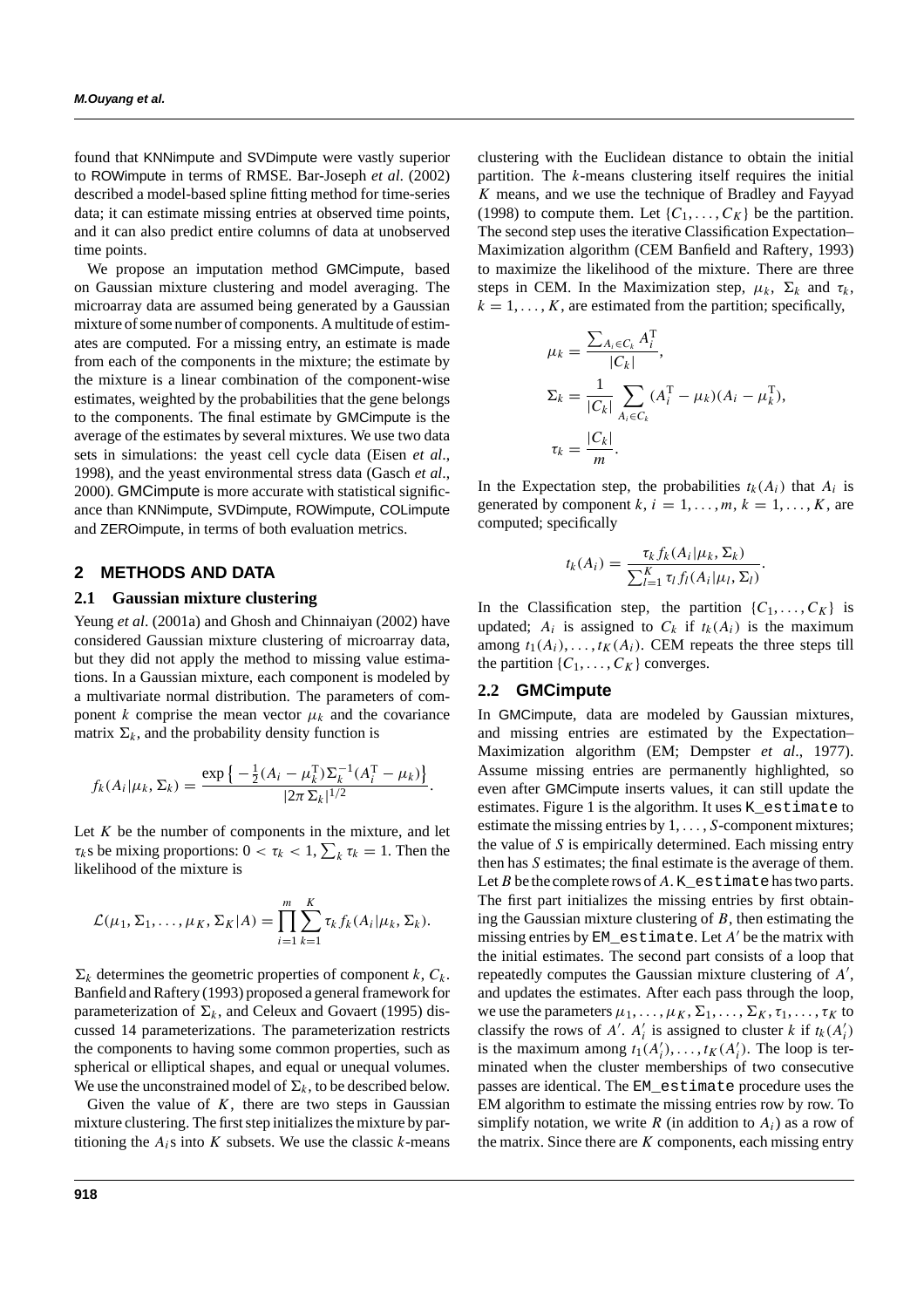EM\_estimate $(\mu_1,\ldots,\mu_K,\Sigma_1,\ldots,\Sigma_K,\tau_1,\ldots,\tau_K,A')$ { for each row  $R$  of  $A'$  with missing values { for  $i = 1, ..., K$ { Use EM and  $N(\mu_i, \Sigma_i)$  to estimate the missing values in  $R$ .  $R_i \leftarrow R$  with missing values replaced by estimates.  $\mathcal{L}$  $R' \leftarrow$  WeightedAverage $(R_1, \ldots, R_K)$ . Replace  $R$  in  $A'$  by  $R'$ .  $\mathcal{F}$ return  $A'$ .  $\mathcal{F}$  $K$ \_estimate $(K, A)$ { /\* first part: initialization \*/  $B \leftarrow$  rows of A without missing values.  $\mu_1,\ldots,\mu_K,\Sigma_1,\ldots,\Sigma_K,\tau_1,\ldots,\tau_K \leftarrow$ Gaussian mixture clustering of  $B$ .  $A' \leftarrow \texttt{EM\_estimate}(\mu_1, \ldots, \mu_K, \Sigma_1, \ldots, \Sigma_K,$  $\tau_1,\ldots,\tau_K,A$ . /\* second part: iteration \*/ repeat  $\{\mu_1,\ldots,\mu_K,\Sigma_1,\ldots,\Sigma_K,\tau_1,\ldots,\tau_K\rightleftharpoonup$ Gaussian mixture clustering of  $A'$ .  $A' \leftarrow \texttt{EM\_estimate}(\mu_1, \ldots, \mu_K, \Sigma_1, \ldots, \Sigma_K,$  $\tau_1,\ldots,\tau_K,A'$ ). until convergence ŀ  $\mathcal{F}$  $GMC$ impute $(S, A)$ { for  $K = 1, 2, ..., S$  $\{ A_K \leftarrow$  K\_estimate(K,A). J. return  $(A_1 + A_2 + ... + A_S)/S$ .

**Fig. 1.** The GMCimpute algorithm.

 $\mathcal{F}$ 

has *K* estimates:  $R_1, \ldots, R_K$ . The weighted average  $R'$  of  $R_k$ s is defined by:

$$
R' = \frac{\sum_{i=1}^{K} R_i \tau_i f_i(R_i | \mu_i, \Sigma_i)}{\sum_{i=1}^{K} \tau_i f_i(R_i | \mu_i, \Sigma_i)}.
$$

EM\_estimate and K\_estimate may not converge in all cases, but they did converge in our simulation runs. Note that, in the initialization part of K\_estimate, Gaussian mixture clustering is applied to the subset of complete rows. In subsequent iterations, all rows are used. Thus non-missing information of incomplete rows is incorporated from the second iteration and on. If we were to use all rows in the initialization, we would need to apply some other imputation

method prior to GMCimpute. As we found out by simulations, all other methods are not as accurate. Thus using other methods prior to GMCimpute will introduce their biases to imputation.

#### **2.3 KNNimpute and SVDimpute**

KNNimpute and SVDimpute were studied in the context of microarray data imputation by Troyanskaya *et al*. (2001). There are *n* columns in *A*. Let *t* be the number of missing entries in a row  $R$ ,  $1 \le t < n$ ; assume the missing entries are in columns 1, *...* , *t*. Let *B* be the complete rows of *A*. Both KNNimpute and SVDimpute require a parameter *K*, which is determined empirically. KNNimpute finds *K* rows,  $R_1, \ldots, R_K$ , in *B*, that have the shortest Euclidean distances to *R* in the  $(n - t)$ -dimensional space (columns  $t + 1, \ldots, n$ ). Let  $d_k$  be the Euclidean distance from  $R_k$  to  $R$ , and let us write  $R^{(j)}$  for the *j*-th element of *R*. Then the missing entries of *R* are estimated by: for  $j = 1, \ldots, t$ ,

$$
R^{(j)} = \frac{\sum_{k=1}^{K} R_k^{(j)}/d_k}{\sum_{k=1}^{K} 1/d_k}.
$$

In Singular Value Decomposition (SVD; Watkins, 1991), the  $m \times n$  matrix  $A, m > n$ , is expressed as the product of three matrices:  $A = U \Sigma V^{T}$ , where the  $m \times m$  matrix U and the  $n \times n$  matrix *V* are orthogonal matrices, and  $\Sigma$  (not related to the covariance matrices of multivariate normal distributions) is an  $m \times n$  matrix that contains all zeros except for the diagonal  $\Sigma_{i,i}$ ,  $i = 1, \ldots, n$ . These diagonal elements are rank-ordered  $(\Sigma_{1,1} \geq \cdots \geq \Sigma_{n,n} \geq 0)$  square roots of the eigenvalues of *AA*T. Holter *et al*. (2000) showed that the product of the first two or three columns of  $U\Sigma$  and the corresponding rows of  $V<sup>T</sup>$  can capture the fundamental patterns in cell cycle data.

Let  $R_1, \ldots, R_K$  be the first *K* rows of  $V^T$ , and let *R* be a row of *A* with the first *t* entries missing. The estimation procedure of SVDimpute performs a linear regression of the last *n* − *t* columns of *R* against the last  $n - t$  columns of  $R_1, \ldots, R_K$ . Let  $c_k$  be the regression coefficients. Then the missing entries of *R* are estimated by: for  $j = 1, \ldots, t$ ,

$$
R^{(j)} = \sum_{k=1}^{K} c_k R_k^{(j)}.
$$

SVDimpute first performs SVD on *B*, then it uses the estimation procedure on each incomplete row of *A*. Let *A* be the imputed matrix. Then SVDimpute repeatedly performs SVD on  $A'$ , then updates  $A'$  by the estimation procedure, until the root mean squared error (defined in the next section) between two consecutive *A* s falls below 0.01. Note that Troyanskaya *et al*. (2001) used ROWimpute to compute the first *A* , whereas the SVDimpute described here uses SVD on *B* to initialize the iterations.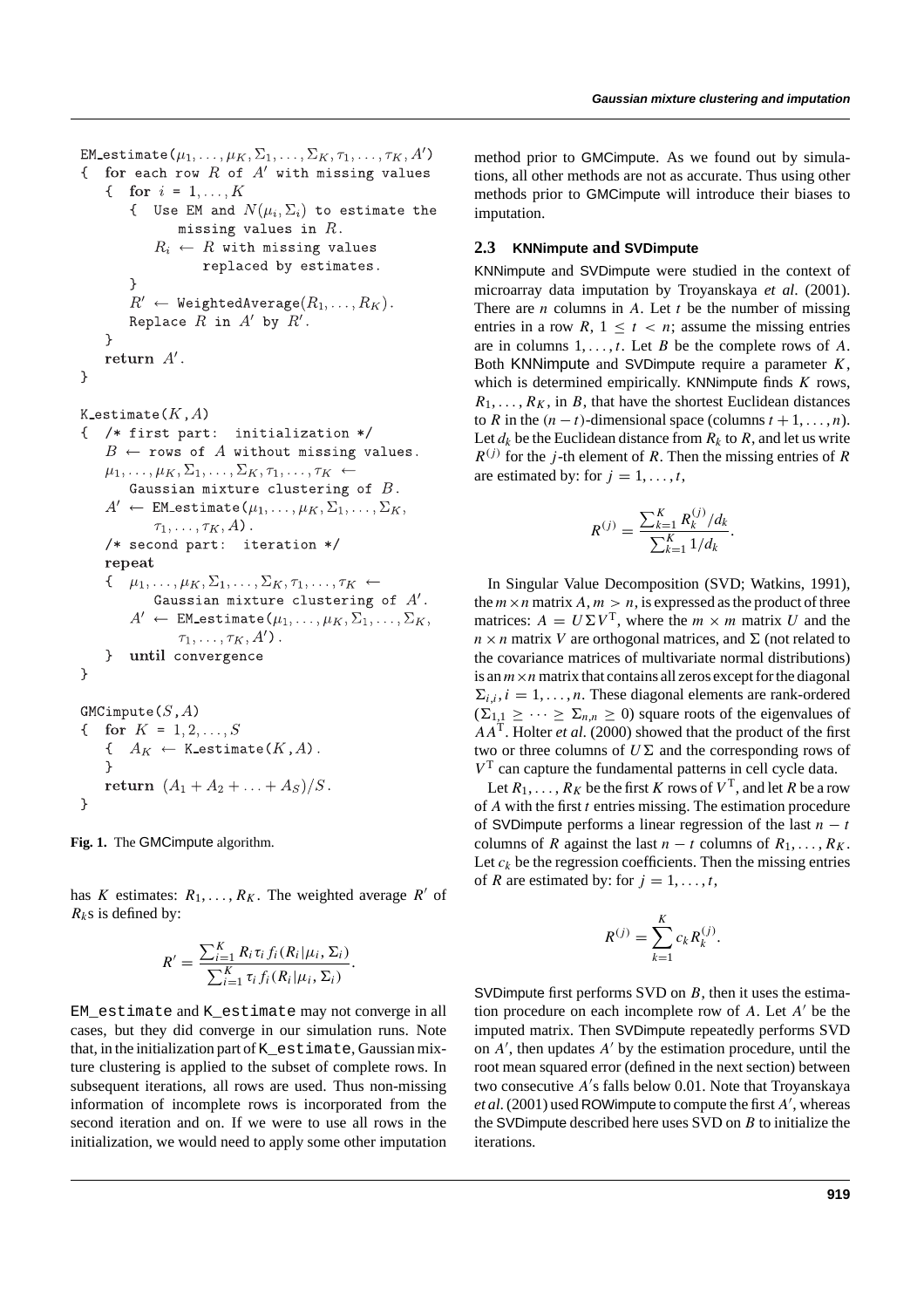#### **2.4 Data, simulation and evaluation**

The method of creating missing entries is: each entry in the complete matrix is randomly and independently marked as missing with a probability *p*. For each of the two data sets to be described next, we use four missing probabilities to render different proportions of missing entries.

The yeast cell cycle data<sup>1</sup> (Eisen *et al.*, 1998) has 6221 genes (rows) and 80 experiments (columns). The columns are correlated; in fact, some columns are replicated experiments. In the original data, each column has at least 182, and up to 765 missing entries. If a missing entry arises randomly and independently with probability  $p$ , then the expected number of genes with *s* missing entries is

$$
E_M = 6221 \left( \begin{array}{c} 80 \\ s \end{array} \right) p^s (1-p)^{80-s}.
$$

3222 genes have no missing entry; solving for  $p$  when  $E_M =$ 3222 and  $s = 0$ , we get  $p \approx 0.0082$ . Similarly, 1583 genes have one missing entry,  $p \approx 0.0265$ ; 478 genes have two,  $p \approx 0.0063$ ; 178 genes have three,  $p \approx 0.0088$ . We use the complete 3222 × 80 matrix, and *p* of 0.003, 0.005, 0.007 and 0.009 in the simulations.

The yeast environmental stress data (Gasch *et al*., 2000) in Stanford Microarray Database (Sherlock *et al*., 2001) contains 6361 rows and 156 columns. There are over a dozen stress treatments to yeast cells. After each treatment, the time-series expression data are collected. In contrast to the correlated columns in the cell cycle data, for the stress data we aim to study a subset of the 156 columns that are uncorrelated representatives of gene expression under different conditions. For some treatments, there are a transient response and a stationary response in gene expression. As an example, Table 1 shows the two cliques of early and late time points of amino acid starvation that have large Pearson correlation coefficients within each clique. In such a case, we choose the time point in the clique that has the fewest missing entries as the representative, thus denying imputation methods the information embedded in correlated columns. Fifteen columns<sup>2</sup> are chosen, and the Pearson correlation coefficients among them are all less than 0.6. In the 6361  $\times$  15 original matrix, 5068 genes have no missing entry,  $p \approx 0.0150$ ; 806 genes have one missing entry,  $p \approx 0.0097$ ; 185 genes have two,  $p \approx 0.0188$ ; 63 genes have three,  $p \approx 0.0318$ . We use the complete 5068  $\times$  15 matrix, and *p* of 0.01, 0.02, 0.03, 0.04 in the simulations.

The simulation method is: take a complete matrix; independently mark the entries as missing with probability *p*;

**Table 1.** Pearson correlation coefficients of expression data among five time points of yeast under amino acid starvation (correlation coefficients greater than 0.6 are boldfaced)

| Time           | 0.5 <sub>h</sub> | 1 h   | 2 <sub>h</sub> | 4 h   | 6 h   |
|----------------|------------------|-------|----------------|-------|-------|
| 0.5h           | 1.000            | 0.647 | 0.353          | 0.342 | 0.413 |
| 1 <sub>h</sub> | 0.647            | 1.000 | 0.575          | 0.408 | 0.445 |
| 2 <sub>h</sub> | 0.353            | 0.575 | 1.000          | 0.497 | 0.435 |
| 4h             | 0.342            | 0.408 | 0.497          | 1.000 | 0.694 |
| 6h             | 0.413            | 0.445 | 0.435          | 0.694 | 1.000 |

apply the imputation methods to obtain the imputed matrices; compare the imputed matrices to the original one; compare the clustering of imputed data to that of the original data. This procedure is performed 100 times for each missing probability. One evaluation metric is the RMSE: the root mean squared difference between the original values and the imputed values of the missing entries, divided by the root mean squared original values of the missing entries. The other evaluation metric is the number of mis-clustered genes between the *k*-means clusterings of the original matrix and the imputed one. The value of *K* in *k*-means is determined by the sub-sampling algorithm in Ben-Hur *et al*. (2002) and the statistic *B* of Fowlkes and Mallows (1983), although Ben-Hur *et al*. used hierarchical clustering and we use *k*-means.

## **3 RESULTS**

The cell cycle data are represented by a  $3222 \times 80$  matrix. For missing probability *p* equal to 0.003, 0.005, 0.007, 0.009, the expected numbers of incomplete rows are 688, 1064, 1385, 1659. The stress data are represented by a 5068  $\times$  15 matrix. For *p* equal to 0.01, 0.02, 0.03, 0.04, the expected numbers of incomplete rows are 709, 1325, 1859, 2321. An incomplete row may have more than one missing entry. As an example, for the cell cycle data with *p* equal to 0.009, the expected numbers of rows with 1, 2, 3, 4 missing entries are 1136, 407, 96, 26.

KNNimpute requires the value of *K*, the number of nearest neighbors used in imputation. Figure 2 contains the plots of average RMSEs of 100 randomized runs. The values of *K* are set at 8 and 16 for cell cycle and stress data, respectively. SVDimpute requires the value of *K*, the number of vectors in *V* used in imputation. Figure 3 contains the plots of average RMSE. The values of *K* are set at 12 and 2 for cell cycle and stress data, respectively. GMCimpute requires the value of *S*: 1, *...* , *S*-component mixtures are used in imputation. Figure 4 contains the plots of average RMSE. For cell cycle data, the values of *S* are set at 5, 3, 1, and 1 for missing probabilities 0.003, 0.005, 0.007, 0.009. For stress data, the value of *S* is set at 7 for all missing probabilities.

The simulations compare six imputation methods by two evaluation metrics. The means and standard deviations of the

<sup>1</sup>http://rana.lbl.gov/EisenData.htm

<sup>&</sup>lt;sup>2</sup>Constant 0.32 mM  $H_2O_2$  (80 min) redo; 1 mM menadione (50 min) redo; DTT (30 min); DTT (120 min); 1.5 mM diamide (10 min); 1M sorbitol (15 min); hypo-osmotic shock (15 min); amino acid starvation (1 h); amino acid starvation (6h); nitrogen depletion (30 min); nitrogen depletion (12 h); YPD 25◦C (4 h); YP fructose versus reference pool; 21◦C growth; and DBY msn2msn4 0.32 mM H<sub>2</sub>O<sub>2</sub> (20 min).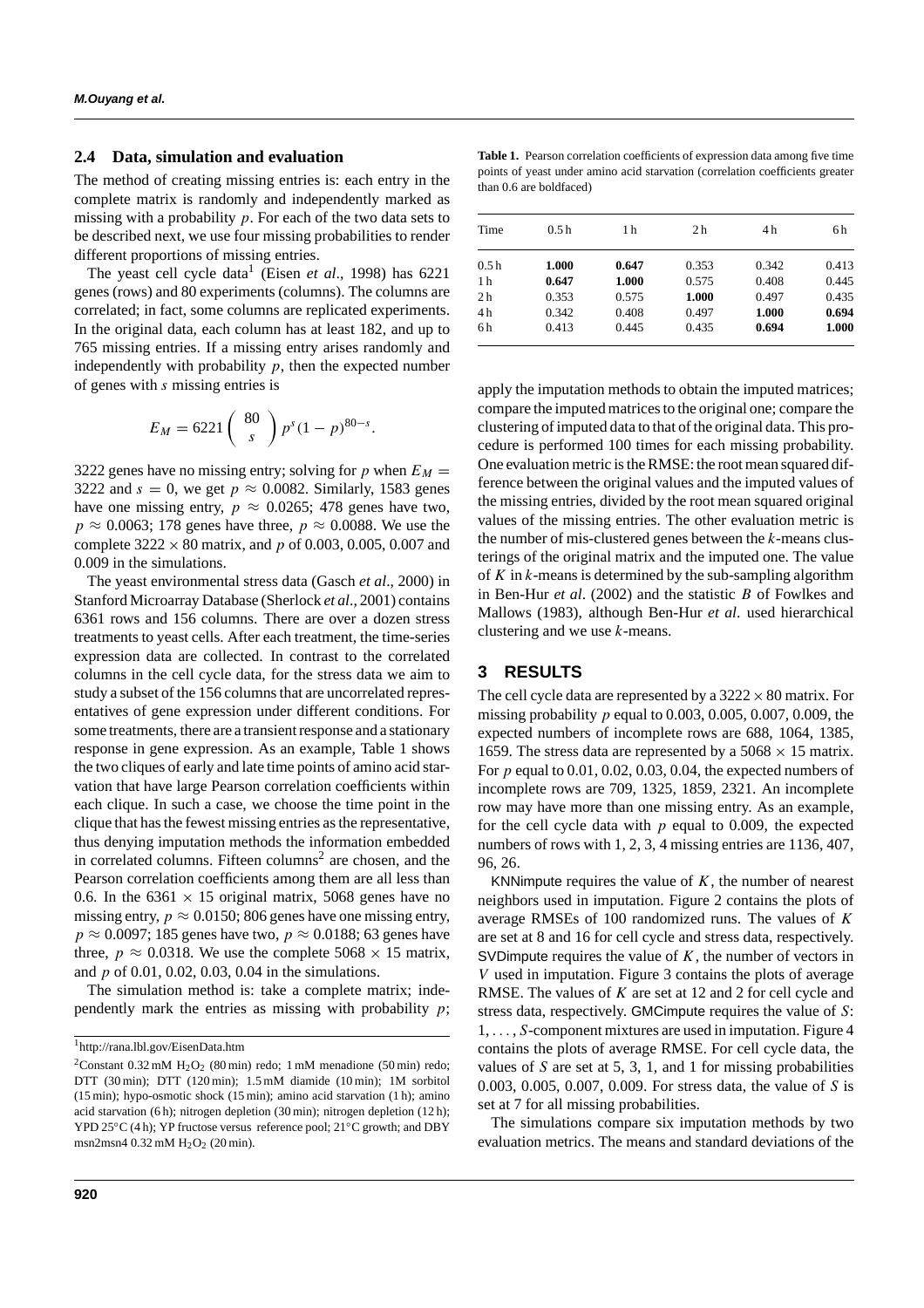

**Fig. 2.** Values of RMSE by KNNimpute; top: yeast cell cycle data; bottom: yeast environmental stress data.



**Fig. 3.** Values of RMSE by SVDimpute; top: yeast cell cycle data; bottom: yeast environmental stress data.



**Fig. 4.** Values of RMSE by GMCimpute; top: yeast cell cycle data; bottom: yeast environmental stress data.

**Table 2.** Comparison of RMSE of six imputation methods (the entries are mean/std of 100 randomized runs)

| $\boldsymbol{p}$ | 0.003     | 0.005     | 0.007     | 0.009     |
|------------------|-----------|-----------|-----------|-----------|
| Cell cycle data  |           |           |           |           |
| gmc              | 0.48/0.03 | 0.48/0.02 | 0.48/0.02 | 0.49/0.02 |
| knn              | 0.62/0.03 | 0.63/0.02 | 0.63/0.02 | 0.64/0.02 |
| svd              | 0.59/0.04 | 0.59/0.03 | 0.59/0.02 | 0.60/0.02 |
| col              | 0.96/0.01 | 0.96/0.01 | 0.96/0.01 | 0.96/0.01 |
| row              | 0.97/0.01 | 0.97/0.01 | 0.97/0.01 | 0.97/0.01 |
| $\Omega$         | 1.00/0.00 | 1.00/0.00 | 1.00/0.00 | 1.00/0.00 |
| $\boldsymbol{p}$ | 0.01      | 0.02      | 0.03      | 0.04      |
| Stress data      |           |           |           |           |
| gmc              | 0.70/0.03 | 0.71/0.02 | 0.71/0.02 | 0.72/0.02 |
| knn              | 0.72/0.03 | 0.72/0.02 | 0.73/0.02 | 0.73/0.01 |
| svd              | 0.84/0.04 | 0.84/0.03 | 0.84/0.02 | 0.85/0.02 |
| col              | 0.96/0.02 | 0.96/0.02 | 0.96/0.01 | 0.96/0.01 |
| row              | 1.00/0.00 | 1.00/0.00 | 1.00/0.00 | 1.00/0.00 |
| $\theta$         | 1.00/0.00 | 1.00/0.00 | 1.00/0.00 | 1.00/0.00 |
|                  |           |           |           |           |

**Table 3.** Comparison of numbers of mis-clustered genes of six imputation methods (the entries are mean/std of 100 randomized runs)

| $\boldsymbol{p}$ | 0.003   | 0.005    | 0.007    | 0.009    |
|------------------|---------|----------|----------|----------|
| Cell cycle data  |         |          |          |          |
| gmc              | 3.8/3.4 | 5.0/4.7  | 5.7/4.6  | 7.5/5.5  |
| knn              | 4.4/3.5 | 5.8/3.9  | 8.3/5.4  | 10.0/5.6 |
| svd              | 4.3/3.9 | 5.6/4.0  | 7.9/4.8  | 8.9/5.8  |
| col              | 7.9/5.8 | 9.8/5.2  | 13.7/6.5 | 17.2/7.3 |
| row              | 7.4/5.1 | 10.8/6.1 | 14.6/6.5 | 18.1/8.1 |
| 0                | 8.0/5.6 | 10.5/5.4 | 15.8/7.5 | 18.4/8.4 |
| $\boldsymbol{p}$ | 0.01    | 0.02     | 0.03     | 0.04     |
| Stress data      |         |          |          |          |
| gmc              | 44/14   | 75/17    | 97/17    | 124/19   |
| knn              | 46/14   | 82/21    | 100/19   | 132/27   |
| svd              | 49/14   | 85/27    | 111/20   | 142/29   |
| col              | 60/17   | 95/15    | 128/19   | 163/21   |
| row              | 59/22   | 93/19    | 126/21   | 160/25   |
| 0                | 57/12   | 93/18    | 125/18   | 162/50   |
|                  |         |          |          |          |

first metric, RMSE, are listed in Table 2. The second metric requires the number of clusters in the data. We find there are three and four clusters in cell cycle and stress data, respectively, by sub-sampling (sub-sampled statistics not shown). The means and standard deviations of the second metric, the number of mis-clustered genes, are listed in Table 3.

GMCimpute, KNNimpute and SVDimpute are clearly superior to the other imputation methods. It seems that GMCimpute is the best among the three methods for both data sets, and SVDimpute is better than KNNimpute on cell cycle data, while KNNimpute is better than SVDimpute on stress data. All these observations have *P* values less than 0.05 by the paired *t*-tests. In fact, most of the *P* values are much less than 0.05.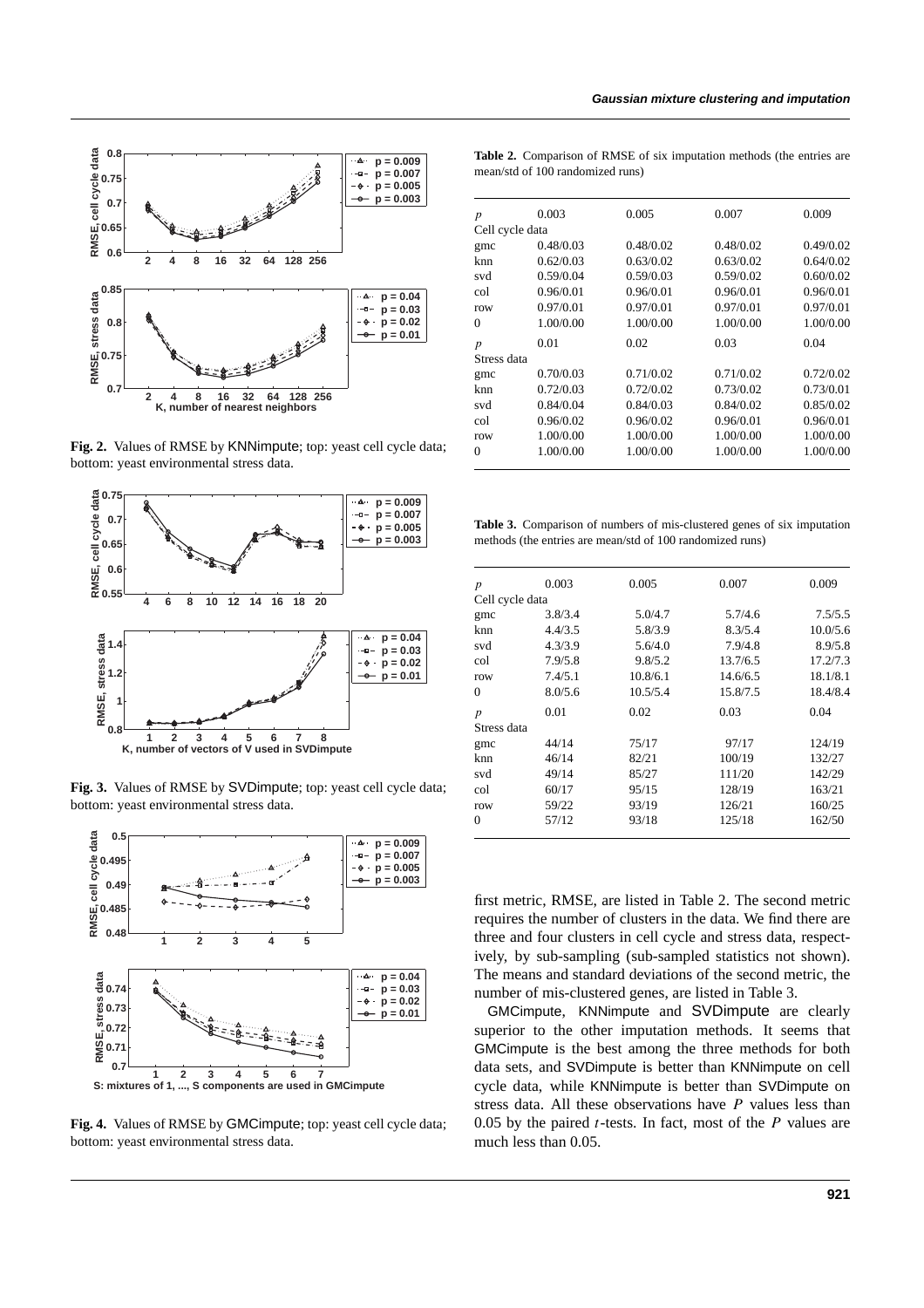## **4 DISCUSSION**

Troyanskaya *et al*. (2001) was the first study of microarray data imputation. They used a different definition of RMSE than this work. Both studies use the same numerator: the root mean squared difference between the true values and the imputed values of the missing entries, but differ in the denominator. They used the mean true values of the complete matrix, while we use the root mean squared true values of the missing entries as the denominator. Thus the RMSEs in these two studies are not directly comparable. The advantage of our definition is that the RMSE of ZEROimpute is always one, making it easy to compare imputation difficulty across data sets.

The stress data are more difficult for imputation than the cell cycle data. The difference in difficulty is evident in Figures 2–4 and Tables 2 and 3. There are at least two reasons for the difference in difficulty. First, the cell cycle data consist of correlated columns, while the stress data, by our choice, have all uncorrelated columns. Second, the cell cycle data have more columns than the stress data (80 versus 15). Therefore, in practice, as many correlated columns as possible should be used in imputation.

SVD is commonly used in dimension reduction, but it requires a complete matrix. One way to obtain one is to remove incomplete rows. With the cell cycle data, half of the original rows would be removed. Given the smaller RMSE of GMCimpute than SVDimpute, it is worthy of consideration employing GMCimpute to fill in missing entries so as to work with a larger matrix in SVD analysis. The original studies that put microarray data in the public domain usually include cluster analyses, but almost all of them do not explicitly employ imputation. Depending on the similarity measure used (such as Pearson correlation coefficient) and details of implementations, the implicit operations done for missing entries often correspond to ROWimpute, COLimpute or ZEROimpute. The findings of the present work indicate that published *k*-means clustering results can be improved by applying GMCimpute prior to clustering. Note that the goal of imputation is not to improve clustering, but to provide unbiased estimates that would prevent biased clustering.

KNNimpute uses local information in imputation, with less than 50 genes involved in imputing one gene. SVDimpute uses global patterns that come from all genes on the arrays. GMCimpute uses information in the intermediate structures, i.e. the clusters, that consist of hundreds of genes per cluster. Gaussian mixture clustering is but one clustering method. With some augmentation, it is likely that other clustering or classification methods can be used for imputation too.

# **ACKNOWLEDGEMENTS**

We would like to thank the two anonymous referees whose comments helped improve the presentation. M.O. is partially supported by the US EPA funded Center for Exposure and Risk Modeling (CERM) at EOHSI (EPAR-827033). The authors would also like to acknowledge support from the NIH-NLM for an Integrated Advanced Information Management Systems (IAIMS, grant no. 2 G08 LM06230-03AI); the New Jersey Commission on Higher Education for a High-Technology Workforce Excellence (grant no. 801020-09); and additional support was provided by NIEHS (grant no. ES0522). M.O. and W.J.W. wish to thank Dr Don Delker, Dr David Dix, Dr Edward Karoly, Dr Ann Richard, Dr John Rockett and Dr Douglas Wolf at EPA-NHEERL for stimulating discussions.

## **REFERENCES**

- Banfield,J.D. and Raftery,A.E. (1993) Model-based Gaussian and non-Gaussian clustering. *Biometrics*, **49**, 803–821.
- Bar-Joseph,Z., Gerber,G., Gifford,D.K., Jaakkola,T.S. and Simon,I. (2002) A new approach to analyzing gene expression time series data, Sixth Annual International Conference on Research in Computational Molecular Biology, Washington, DC.
- Ben-Hur,A., Elisseeff,A. and Guyon,I. (2002) A stability based method for discovering structure in clustered data. *Pac. Symp. Biocomput.*, 6–17.
- Bradley,P. and Fayyad,U. (1998) Refining initial points for *k*-means clustering, 15th International Conference on Machine Learning, Madison, WI.
- Celeux,G. and Govaert,G. (1992) A classification EM algorithm for clustering and two stochastic versions. *Comput. Statist. Data Anal.*, **14**, 315–332.
- Celeux,G. and Govaert,G. (1995) Gaussian parsimonious clustering models. *Pattern Recognition*, **28**, 781–793.
- Dempster,A.P., Laird,N.M. and Rubin,D.B. (1977) Maximum likelihood from incomplete data via the EM algorithm (with discussion). *J. R. Stat. Soc. B*, **39**, 1–38.
- Eisen,M., Spellman,P., Brown,P. and Botstein,D. (1998) Cluster analysis and display of genome-wide expression patterns. *Proc. Natl Acad. Sci., USA*, **95**, 14863–14868.
- Fowlkes,E.B. and Mallows,C.L. (1983) A method for comparing two hierarchical clusterings. *J. Am. Stat. Assoc.*, **78**, 553–569.
- Gasch,A., Spellman,P., Kao,C., Carmel-Harel,O., Eisen,M., Storz,G., Botstein,D. and Brown,P. (2000) Genomic expression programs in the response of yeast cells to environmental changes. *Mol. Biol. Cell.*, **11**, 4241–4257.
- Ghosh,D. and Chinnaiyan,A. (2002) Mixture modelling of gene expression data from microarray experiments. *Bioinformatics*, **18**, 275–286.
- Hartigan,J.A. (1975) *Clustering Algorithms*. Wiley, New York.
- Holter,N., Mitra,M., Maritan,A., Cieplak,M., Banavar,J. and Fedoroff,N. (2000) Fundamental patterns underlying gene expression profiles: simplicity from complexity. *Proc. Natl Acad. Sci., USA*, **97**, 8409–8414.
- Kass,R.E. and Raftery,A.E. (1995) Bayes factors. *J. Am. Stat. Assoc.*, **90**, 773–795.
- Kaufman,L. and Rousseeuw,P. (1990) *Finding Groups in Data: An Introduction to Cluster Analysis*. Wiley, New York.
- Levine,E. and Domany,E. (2001) Resampling method for unsupervised estimation of cluster validity. *Neural Comput.*, **13**, 2573–2593.